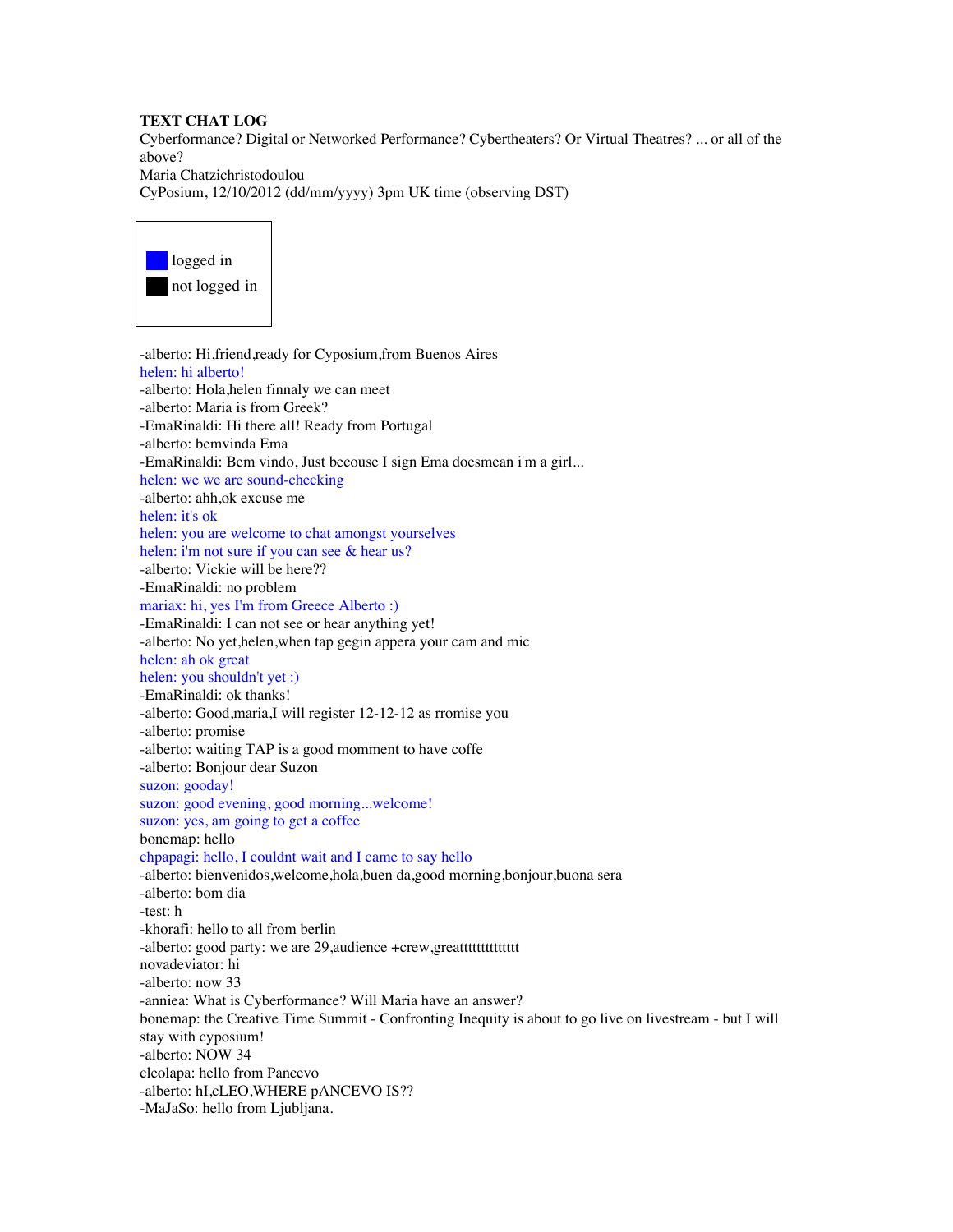cleolapa: Pancevo, Serbia -alberto: fOR ALL:WHERE do you live?,me,buenos Aires,Argentina -khorafi: berlin, germany -anniea: (shuffle around, redaing papers, shutting down my cell phone), re -alberto: Ok,Serbia;german,NZ,Argentina,Australia,greek.... -christina: less that 2 mins novadeviator: slovenia -sarafrederic: Hi everybody, sara from finland and fredy from spain, both in Porto, both in an international symposium... nice to be here -alberto: Slovenia... -anniea: france -sarafrederic: well, "here" -alberto: France... -EmaRinaldi: Portugal also -alberto: portugal... -EmaRinaldi: And I shouldn't be the only one! -anniea: at the Cyposium, I feel, I don't feel in France -clevercelt: Hi from Ireland -alberto: Ireland.. -Lenka: hello, I am Lenka from Czech Republic, currently studying in Linz, Austria -vickismith: aotearoa/new zealand JamesBomd: hi -alberto: Austria.. JamesBomd: LIVE -anniea: you are on -clevercelt: (-: yup alberto -vickismith: hello we see and hear you JamesBomd: YOU ARE LIVE -anniea: yes -vickismith: yay -alberto: Hi,Helennnnnnnnnnnnnnnnnnnnnnn mariax: hello! suzon: hello! -christina: hello! -hello: hello again bonemap: hi suzon! -christina: kali epitixia maria suzon: WELCOME, MARIA! -MaJaSo: hello Maria -alberto: hi,maria -remo: Hello Maria :) -Lenka: hello! -vickismith: hello thanks Maria! -Clara: hello! -alberto: hi,Vicki bonemap: hello Maria Maja: hello -Patricia: Hello! -alberto: 63 participants, greattttttttttt cleolapa: Hello -Birgitta: Hello from London -alberto: hi,Birgitta JamesBomd: hi bonemap. hi from usa bonemap: thanks James hope all is well in U.S. JamesBomd: i say tomarto -alberto: Gyula Kosice,from Argentina,wsa the first,creating Kinectic art in 1942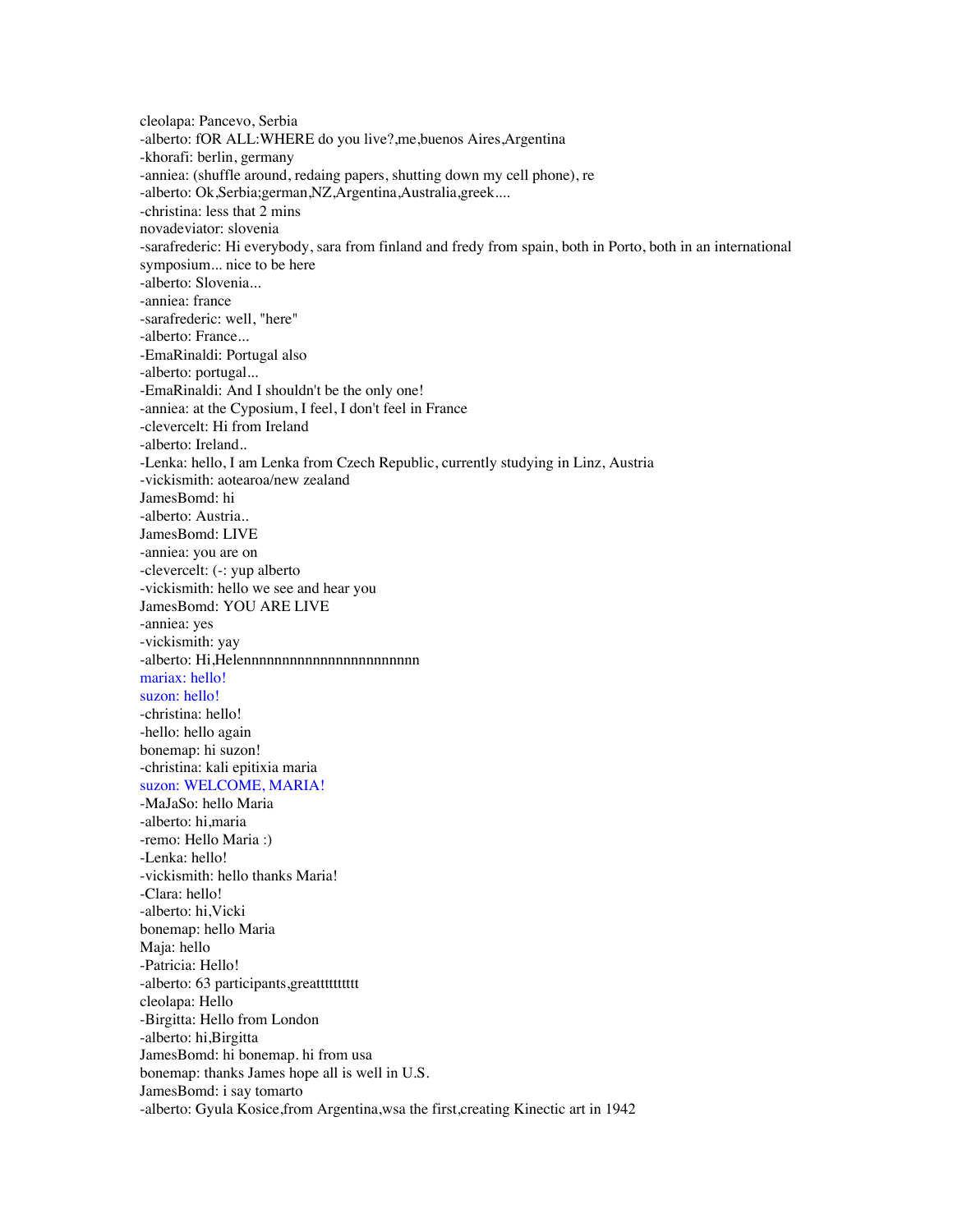-Jeff: Hi This is Jeff from Australia via Taipei -alberto: hi,jeff JamesBomd: hola jeff and alberto -alberto: hola James -2: ola mundo -alberto: Hola Z,realy,we are wrght now,more than 9 countries -Jeff: Thank you all! If you are on twitter please share your username -Jeff: @cyberformance helen: please use #cyposium if you are tweeting! -ola: ola mundo -KataRina: Hi all -Austria: Austria -ola: angola -alberto: you are in Angola,africa? -Clara: ol. Eu estou em Lisboa -heeey: HEY -alberto: bemvinda,clara -heeey: dwjvilrjtb -ola: ola cleolapa: hello Katarina -heeey: alves: ola -Ola: Ola -heeey: toto -Maile: greetings from NY (and special hello to my Portugal students...happy to see some here!) -hey: hey -heeey: Hi teacher!!! -Maile: :) -ilha: hi teacher -EmaRinaldi: hello teacher, :) and thank you for this -Maile: hey guys, so glad you experiencing this...looking forward to the discussion! -sarafrederic: Hi Maile cleolapa: Hello > -Jeff: Hi Helen yes am using #cyposium hashtag, thx -alves: :D -ajenik: hello from arizona, USA -IlhaAzul: from azores hi -Clara: doing my php on cyberformance in Uni. Nova -alberto: Maria speech,is great,many historical data procces,I did not knew,grat -Maile: agreed, for me as well -Patricklichty: Great to be here. -alberto: yes is a pleasure,and so instructive -Jeff: How many people are watching? JamesBomd: 59 -ajenik: 59 -alberto: 66 people -alberto: 59 plus crew -Jeff: oh! Thanks James, Alberto & ajenik -Patricklichty: Keyworks was ana amazing pieece of software, I wish it still existed. JamesBomd: give or take some..as i am watching 2 computers and maybe somewhere 2 people are watching one? -alberto: coul be,James bonemap: we are two JamesBomd: if you move your mouse pointer to the top righthand corner above maria's webcam image..you can see the numbers :) asondheim: Hi Patrick! -alberto: yes,go to right side at top,and you can sse crew and audience if you want you can see full screen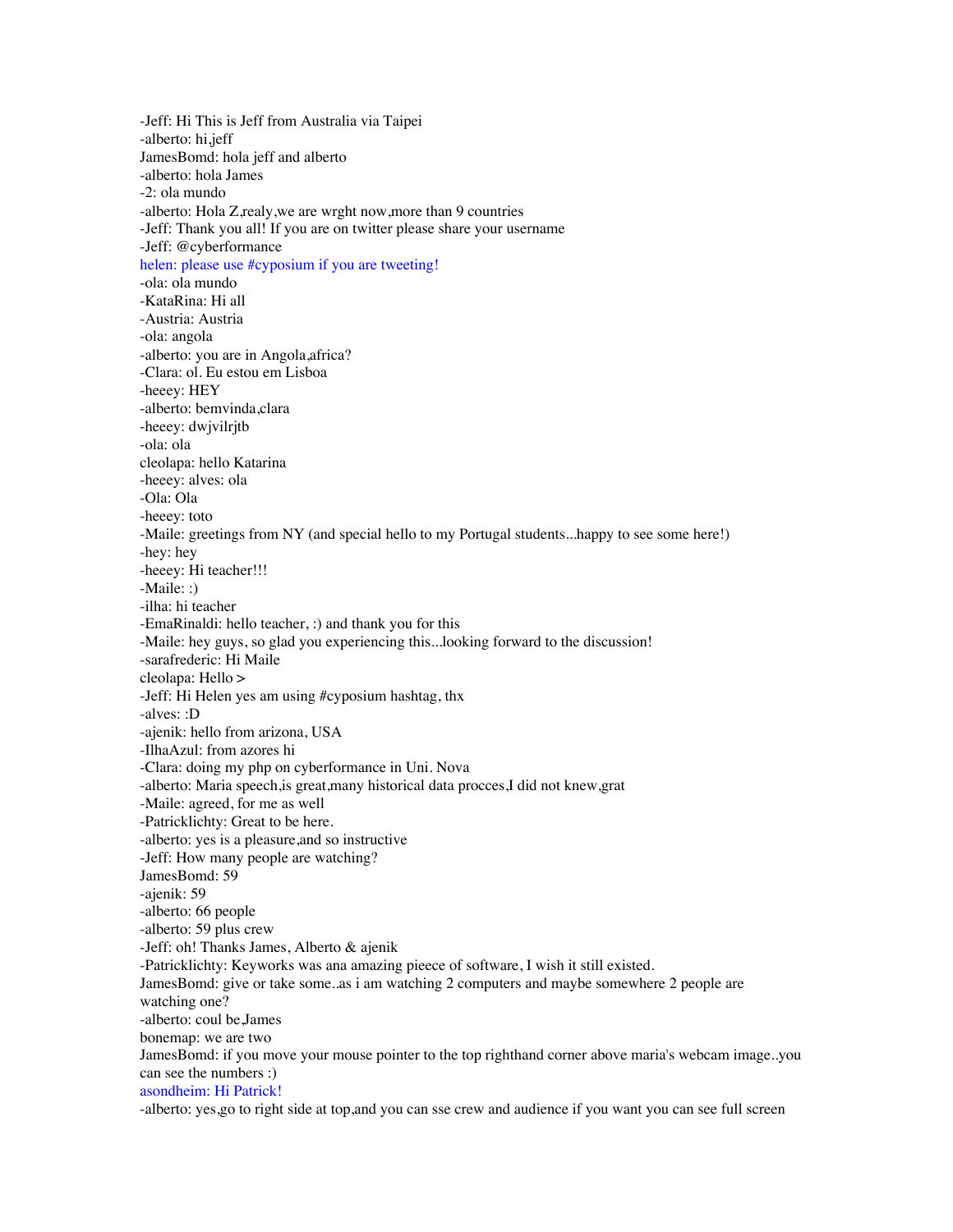too

asondheim: I think by the time you get to current dance, everyone's using technologies like these - there are even college majors in dance-tech -alberto: great WW -clevercelt: Hi Alan.. asondheim: Hi suzon: thanks so much, Maria! -clevercelt: DMU,Netbehaviour & various other if your were wondering - Michael -ajenik: applause asondheim: Thank you! -vickismith: fantastic thanks Maria! JamesBomd: yay hurray mariax: thanks -Lenka: THANK YOU! mem: thank you -guest770: thank you Maria – Bravo JamesBomd: woohoo -alberto: graet Mariaaaaaaaaaaaaa,aplauseeeeee womanonfire2: thanks Maria! very cool. -anniea: great Maria JamesBomd: applause!! cleolapa: Bravoo -EmaRinaldi: CHEEEEEEEEEEEEEEEEERRRRRRRRRRSSSSSS thanks -remo: ty.. \*applause\* -eyesee: thx JamesBomd: applause -khorafi: thx maria, klap-klap bonemap: thank you very comprehensive -alberto: bravo,bravo,bravo,fantstico mariax: thanks all :-) -clevercelt: Thanks Maria.. excellent stuff suzon: thanks to all! -MaJaSo: clap clap clap -vickismith: yay yes thanks -Maile: awesome Maria, thank you! asondheim: Thanks everyone and definitely also for the tech! -Birgitta: Clap Clap. Interesting to see some of the historic lineage. bonemap: really good references -Jeff: Maria: ""cyberperformance" "networked dance" whatever you call it is an established genre" -IlhaAzul: can we donwload the record ? -vickismith: eventually bonemap: Thanks for Maria will look forward to re-listening to the archive -vickismith: keep an eye on www.cyposium.net -IlhaAzul: ok thanks suzon: there are several persons who were happy with references suzon: scholars -alberto: yes,references were incredible,I did not knew -cinzia: HI all! Thank you Maria!!! helen: yes you will be able to download the recordings suzon: remembrance for some people of old platforms JamesBomd: good point maeia -alberto: yes,thank for open way,Upstage asondheim: there are performances on MOOs, MUDs, IRC-Chat, Newgroups, all these forms asondheim: all outdated suzon: agency, different typs of audience engagement essential in online performance bonemap: I think the the keyword is 'digital' - embodied transmission although a great evocation, does not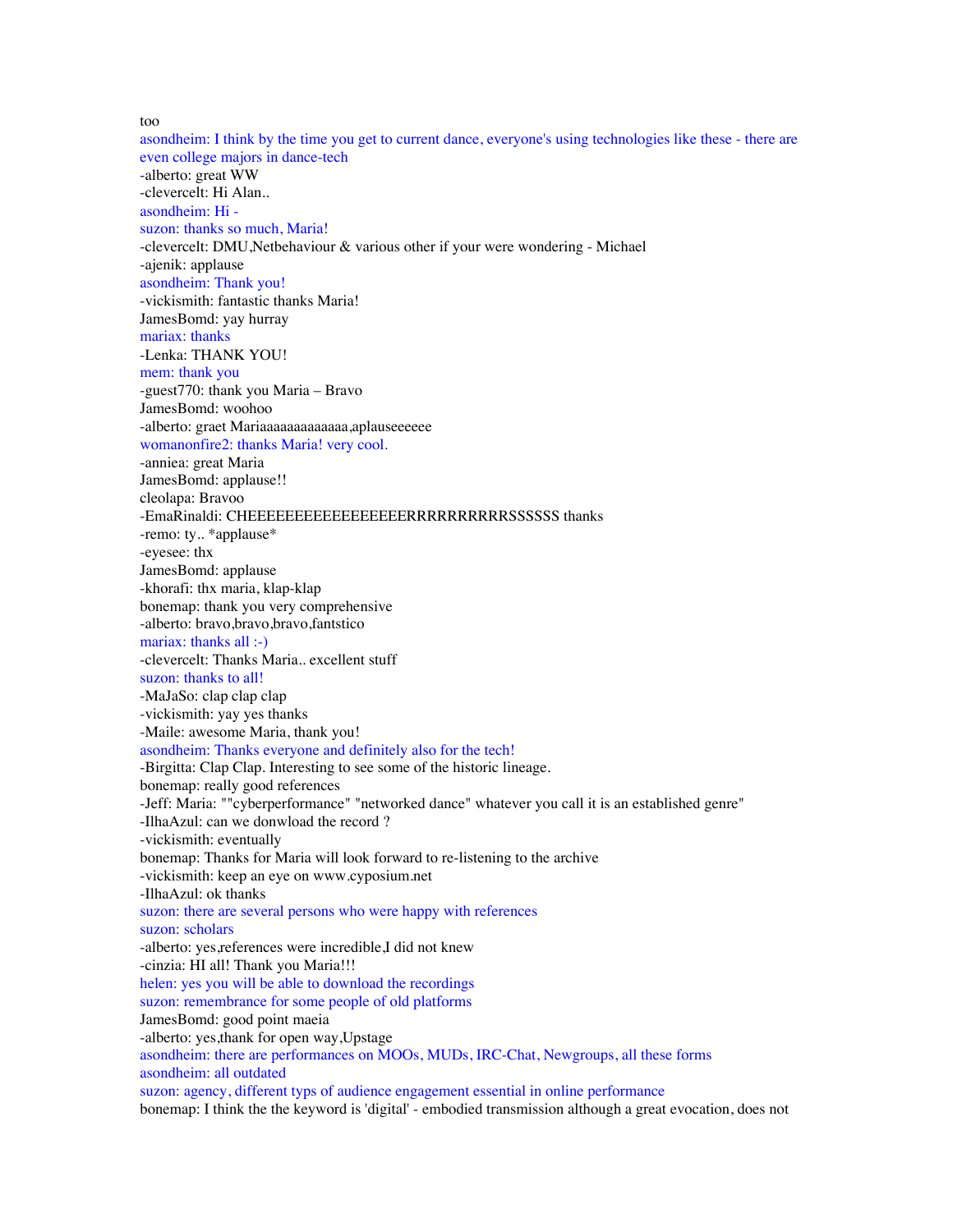identify the digital

-claire: very useful to have the archive of this too. many thanks!

-MaJaSo: Do you think the concept of liveness by Auslander in still relevant for today's cyberperformance? -Birgitta: How do you think having a globally dispersed audience as opposed to local and co-present is significant?

bonemap: the idea of telepresence is useful here

-alberto: is great,meet togheter,generaly we are workink a little isolated

asondheim: what do you do then about interactive radio or televison which might also have digital roots? I think there are all sorts of continuities here -

bonemap: terms like telematic etc

bonemap: telepathic

asondheim: If you bring in live dance, I'm thinking say of Johannes Birringer, then you also might bring in opera, 19th-century dioramas (Artemus Ward for example), projections in dioramas, etc.

bonemap: telempathy

asondheim: Meant melodramas, sorry

-MaJaSo: thank you

-alberto: I think we must addopt cyberformances

-cinzia: how about asyncronous presence, as in watching a recorded performance?

-vickismith: yes great queston birgitta

bonemap: together apart

asondheim: like asynchronous presence, although that also brings in recordings of, say, Second Life bonemap: i like just 'cyberform'

asondheim: NOT A CHALLENGE!!! Just a comment -

-clevercelt: Maria..Could current work like that which Rob Wittig does around 'Netprov' - ( view later https://vimeo.com/46441184 ) be seen as extending cyberperformance via ARG, ETC into a type of cyberperformace 2.0 ?

-claire: in a similar vein, how does it feel presenting a paper to a virtual audience rather than a physically present one?

suzon: intermedia!

-cinzia: I'm struggling to hold on to concentration.

-cinzia: I was thinking about Annie Abrahams' Theme Song Revisited ...

-Birgitta: Would you then call an ansynchrous act like a telephone call a performance?

-hello: Can we "name" subversive now almost any performance, which does not imply or relate to media technology, which is not "reflexive" towards the media (any kind...? Where is the borderline between conventional and subversive though?

-cinzia: How is a phone call asyncronous?

suzon: hello...good question lets keep for later

-claire: I'd love to see you too, Maria, thank you for a lovely paper!

-anniea: Maria is more close now than in a conference place

asondheim: a phonecall is roughly synchronous of course

-Birgitta: Meant to type synchronous

-ruthie: its great for us to be together like this

-EmaRinaldi: Shoul we fear that big corporations and economic groups apropriate of this kind of

expression for comercial porpuses, in this new age were this kind of tochnologys becomes commun -EmaRinaldi: ?

asondheim: they already have appropriated this stuff - constantly!

suzon: good questin. i am saving it

suzon: we need to stop here, for presenters to prepare, BUT audience you can comment and respond between you

asondheim: media work goes down a lot smoother than live work - look at Acconci or Abramovich for example -

-Birgitta: Good answer, Maria, the body is already appropriated

-ruthie: thanks maria

-testing: thanks helen, natalie, maria :-)

-cinzia: Thank youoooo!

-KataRina: thank you maria